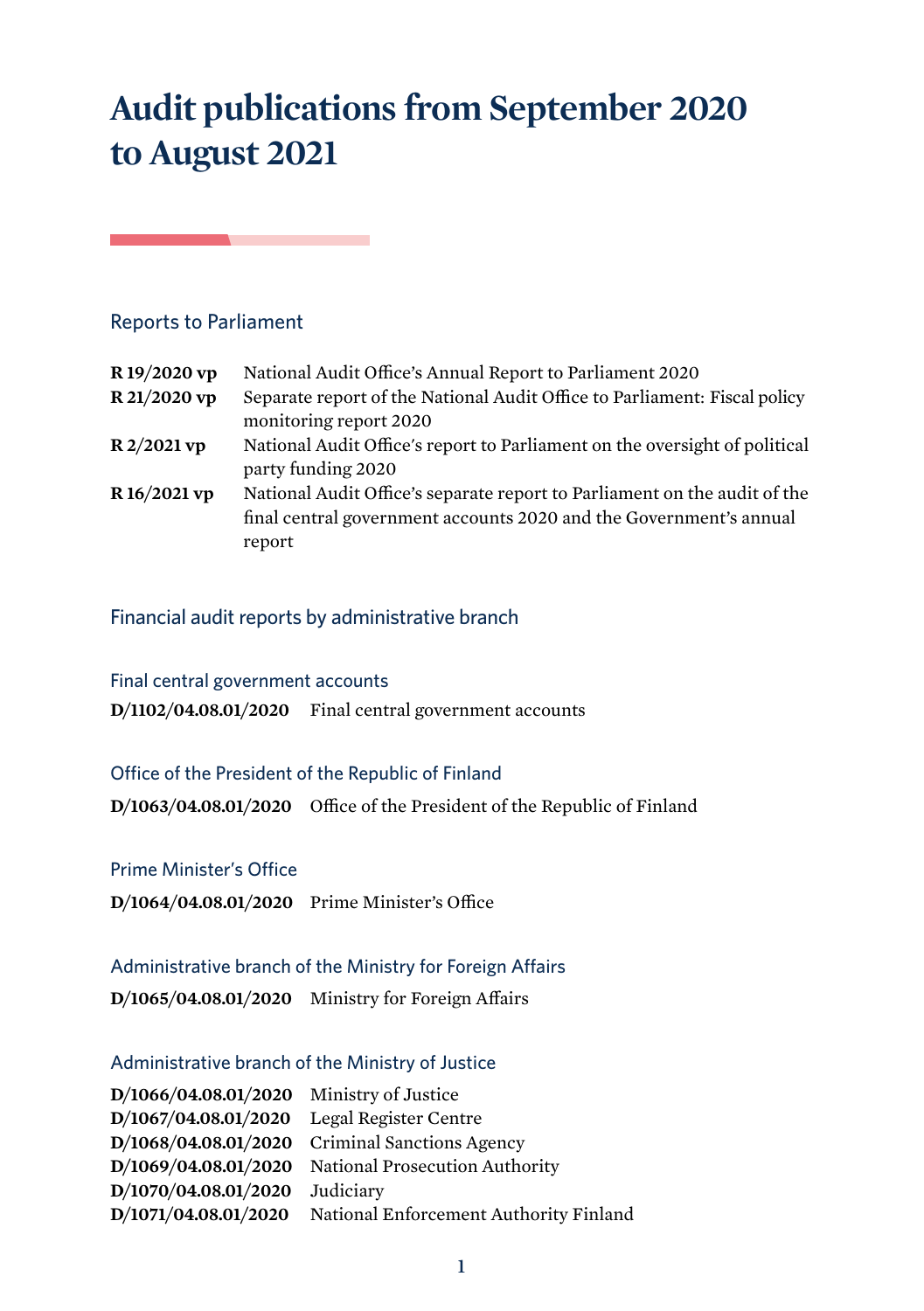# Administrative branch of the Ministry of the Interior

| D/1072/04.08.01/2020 | Ministry of the Interior                  |
|----------------------|-------------------------------------------|
| D/1073/04.08.01/2020 | <b>Emergency Response Centre Agency</b>   |
| D/1074/04.08.01/2020 | <b>Finnish Immigration Service</b>        |
| D/1075/04.08.01/2020 | <b>Emergency Services Academy Finland</b> |
| D/1076/04.08.01/2020 | National Police Board                     |
| D/1077/04.08.01/2020 | Finnish Border Guard                      |
| D/1078/04.08.01/2020 | Finnish Security Intelligence Service     |

# Administrative branch of the Ministry of Defence

| $D/1079/04.08.01/2020$ Ministry of Defence |                                                                           |
|--------------------------------------------|---------------------------------------------------------------------------|
|                                            | D/1080/04.08.01/2020 Construction Establishment of Defence Administration |
|                                            | D/1081/04.08.01/2020 Finnish Defence Forces                               |

# Administrative branch of the Ministry of Finance

| D/1082/04.08.01/2020 | Ministry of Finance                                          |
|----------------------|--------------------------------------------------------------|
| D/1083/04.08.01/2020 | State Department of Åland                                    |
| D/1085/04.08.01/2020 | Regional State Administrative Agency of Southern Finland     |
| D/1107/04.08.01/2020 | <b>Financial Stability Authority</b>                         |
| D/1109/04.08.01/2020 | <b>Statistics Finland</b>                                    |
| D/1111/04.08.01/2020 | <b>Finnish Customs</b>                                       |
| D/1112/04.08.01/2020 | <b>State Treasury</b>                                        |
| D/1113/04.08.01/2020 | VATT Institute for Economic Research                         |
| D/1114/04.08.01/2020 | Finnish Government Shared Services Centre for Finance and HR |
| D/1115/04.08.01/2020 | Government ICT Centre Valtori                                |
| D/1116/04.08.01/2020 | Tax Administration                                           |
| D/1084/04.08.01/2020 | Digital and Population Data Services Agency                  |

# Administrative branch of the Ministry of Education and Culture

| D/1117/04.08.01/2020 | Ministry of Education and Culture     |
|----------------------|---------------------------------------|
| D/1118/04.08.01/2020 | National Archives of Finland          |
| D/1119/04.08.01/2020 | National Board of Antiquities         |
| D/1120/04.08.01/2020 | Finnish National Agency for Education |
| D/1121/04.08.01/2020 | Academy of Finland                    |
| D/1122/04.08.01/2020 | Governing Body of Suomenlinna         |

# Administrative branch of the Ministry of Agriculture and Forestry

| D/1123/04.08.01/2020 | Ministry of Agriculture and Forestry |
|----------------------|--------------------------------------|
| D/1124/04.08.01/2020 | National Resources Institute Finland |
| D/1125/04.08.01/2020 | National Land Survey of Finland      |
| D/1126/04.08.01/2020 | Finnish Food Authority               |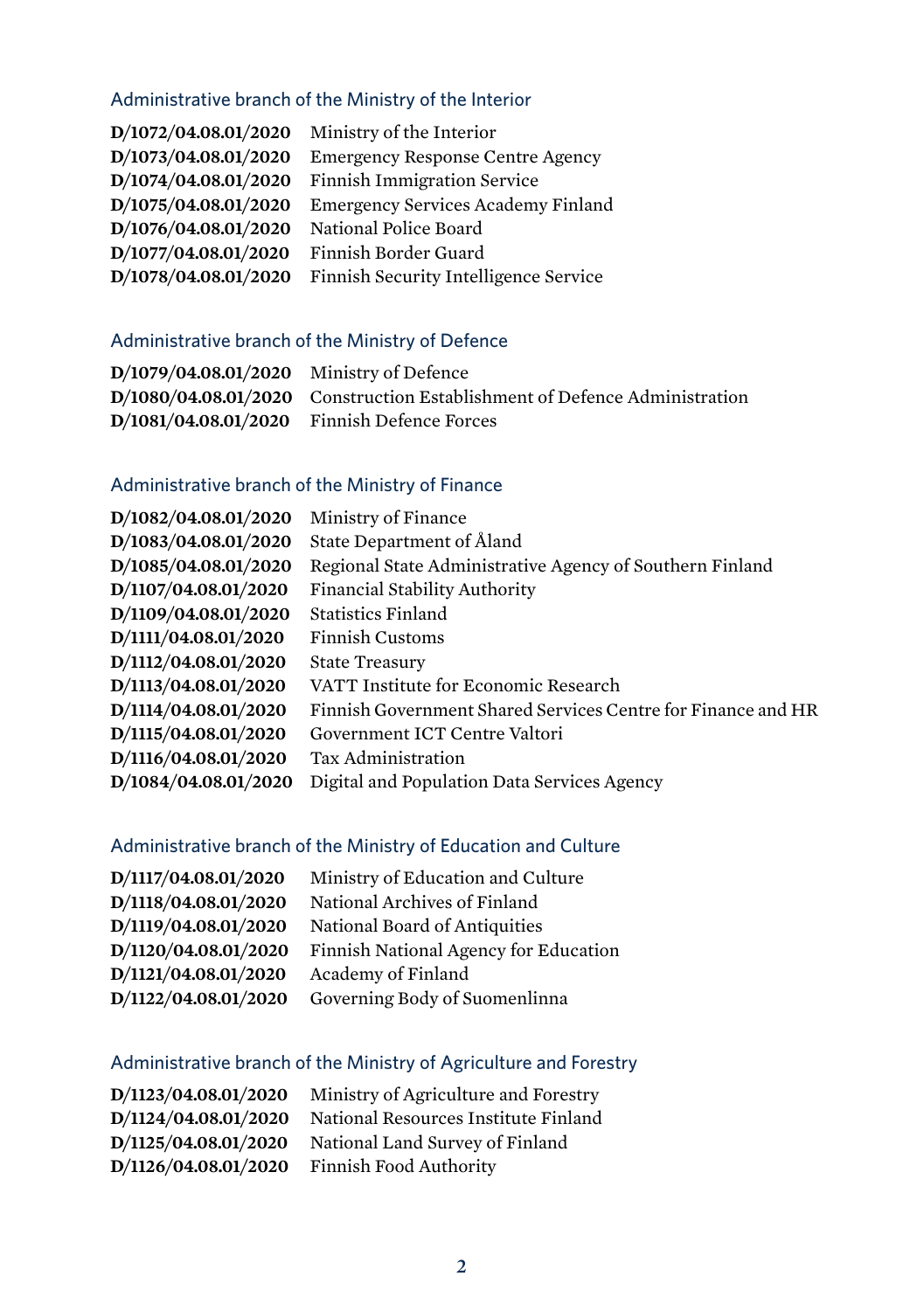# Administrative branch of the Ministry of Transport and Communications

| D/1127/04.08.01/2020 | Ministry of Transport and Communications    |
|----------------------|---------------------------------------------|
| D/1128/04.08.01/2020 | Finnish Meteorological Institute            |
| D/1129/04.08.01/2020 | Finnish Transport and Communications Agency |
| D/1130/04.08.01/2020 | Finnish Transport Infrastructure Agency     |

# Administrative branch of the Ministry of Economic Affairs and Employment

| D/1131/04.08.01/2020 | Ministry of Employment and the Economy                |
|----------------------|-------------------------------------------------------|
| D/1086/04.08.01/2020 | Development and Administrative Centre for ELY Centres |
|                      | and TE Offices                                        |
| D/1021/04.08.01/2020 | <b>Energy Authority</b>                               |
| D/1087/04.08.01/2020 | Geological Survey of Finland                          |
| D/1088/04.08.01/2020 | <b>Business Finland</b>                               |
| D/1089/04.08.01/2020 | Finnish Competition and Consumer Authority            |
| D/1090/04.08.01/2020 | Finnish Patent and Registration Office                |
| D/1091/04.08.01/2020 | Finnish Safety and Chemicals Agency                   |

# Administrative branch of the Ministry of Social Affairs and Health

|                      | D/1092/04.08.01/2020 Ministry of Social Affairs and Health |
|----------------------|------------------------------------------------------------|
|                      | $D/1093/04.08.01/2020$ Finnish Medicines Agency            |
| D/1094/04.08.01/2020 | National Supervisory Authority for Welfare and Health      |
|                      | D/1095/04.08.01/2020 Social Security Appeal Board          |
| D/1096/04.08.01/2020 | Radiation and Nuclear Safety Authority                     |
| D/1097/04.08.01/2020 | Finnish Institute for Health and Welfare                   |

# Administrative branch of the Ministry of the Environment

| $D/1098/04.08.01/2020$ Ministry of the Environment                     |
|------------------------------------------------------------------------|
| D/1099/04.08.01/2020 Housing Finance and Development Centre of Finland |
| D/1101/04.08.01/2020 Finnish Environment Institute                     |

# Off-budget funds

| D/1103/04.08.01/2020 | Fire Protection Fund                                         |
|----------------------|--------------------------------------------------------------|
|                      | D/1104/04.08.01/2020 State Television and Radio Fund         |
|                      | D/1105/04.08.01/2020 Finnish Oil Pollution Compensation Fund |

# Compliance audit reports

| 11/2020 | Uniformity of the budget              |
|---------|---------------------------------------|
| 1/2021  | Renovation of the Olympic Stadium     |
| 4/2021  | Implementation of the Competition Act |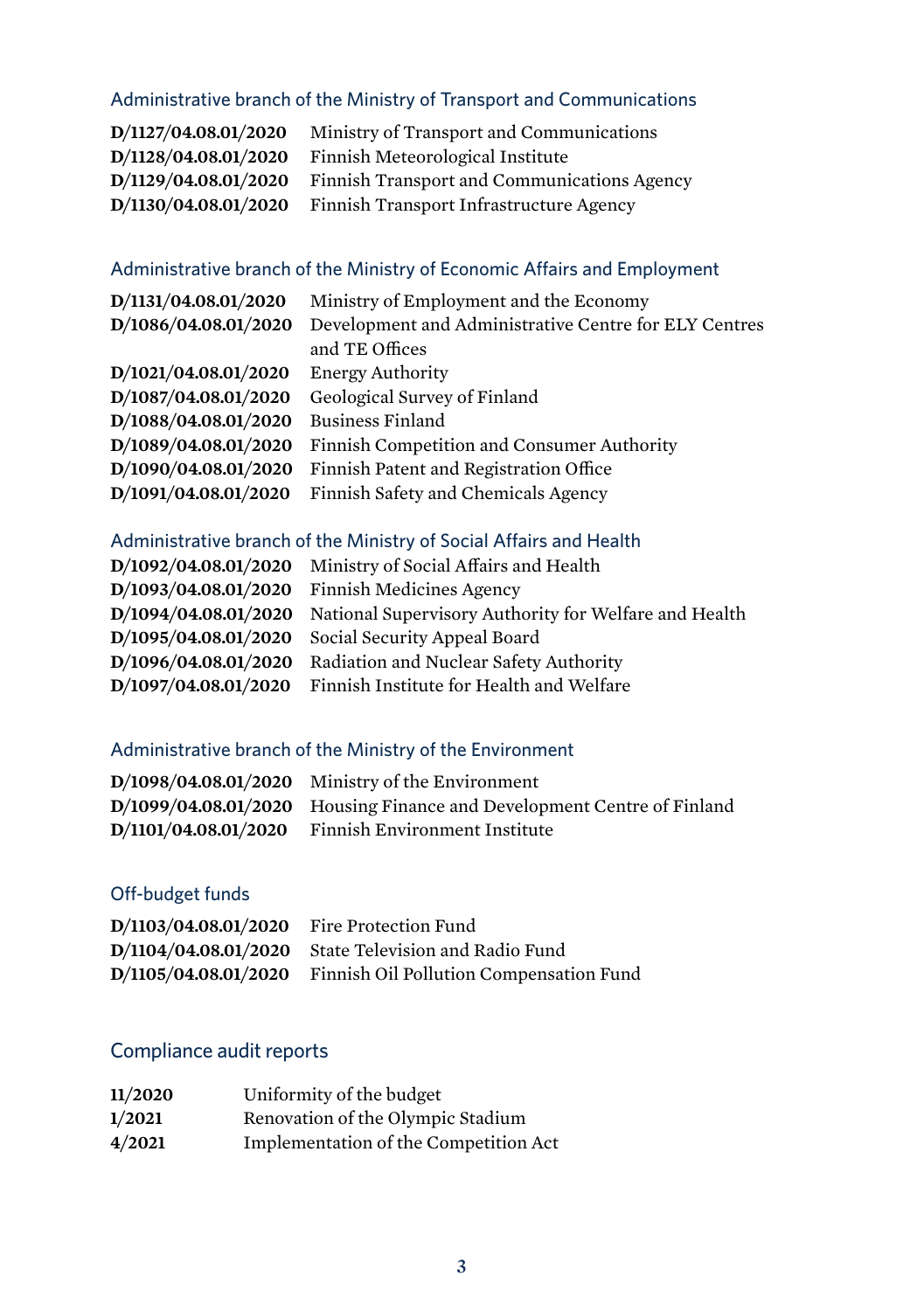#### Follow-up reports

| 18/2015 | Compensations                  |
|---------|--------------------------------|
| 14/2017 | Business subsidies             |
| 10/2018 | State funding for universities |

## Fiscal policy audit reports

**8/2021** Functioning of the central government spending limits system – Expenditure can be limited by the system, but other fiscal policy rules are also needed

## Fiscal policy monitoring assessments

Fiscal policy monitoring assessment on the management of general government finances, spring 2021

# Performance audit reports and follow-up reports by administrative branch

#### Prime Minister's Office

#### Follow-up reports

| 20/2015 | Research and development in the real estate and construction cluster |
|---------|----------------------------------------------------------------------|
| 14/2018 | Organisation of state-owned business operations                      |
| 14/2019 | Promoting sustainable development                                    |

#### Administrative branch of the Ministry for Foreign Affairs

| 6/2021<br>Finland's international climate finance - Steering and effectiveness |  |
|--------------------------------------------------------------------------------|--|
|--------------------------------------------------------------------------------|--|

#### Administrative branch of the Ministry of Justice

Follow-up reports

**12/2017** Implementation of EU legislation

#### Administrative branch of the Ministry of Defence

#### Follow-up reports

**17/2017** Steering system of the Finnish Defence Forces **18/2017** Planning and steering of material projects by the Finnish Defence Forces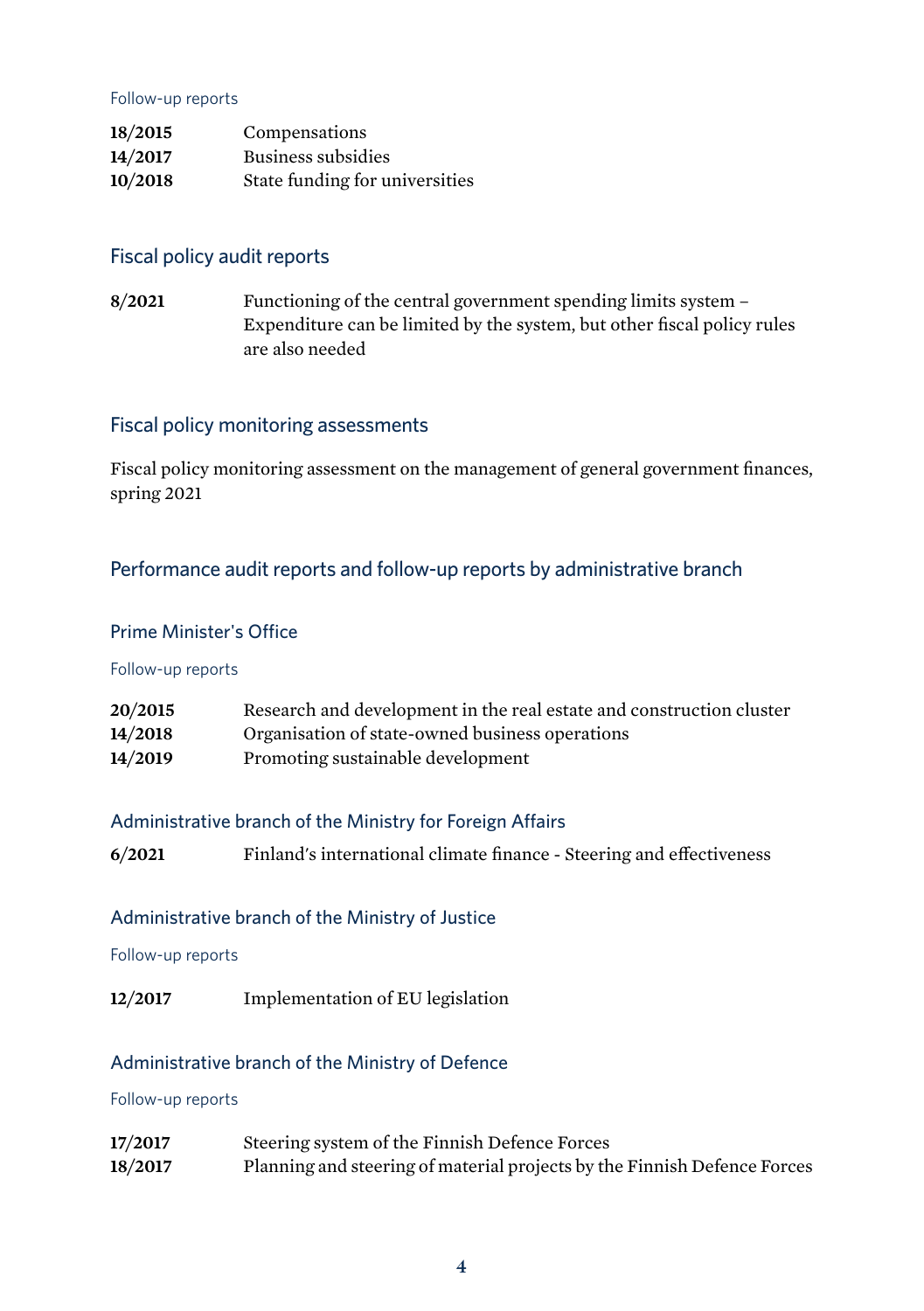# Administrative branch of the Ministry of Finance

| 13/2020 | Limited company as an organization form of central government functions |
|---------|-------------------------------------------------------------------------|
| 14/2020 | Lifecycle management of central government building assets              |
| 3/2021  | Introduction and impacts of the Incomes Register                        |

#### Follow-up reports

| 1/2017  | Structural reforms in the Finnish Tax Administration |
|---------|------------------------------------------------------|
| 16/2018 | 16/2018 Capital management in state funds            |

## Administrative branch of the Ministry of Education and Culture

| 5/2021 | Future workforce 2030 – Taking future competence needs into account in |
|--------|------------------------------------------------------------------------|
|        | the steering system of basic education                                 |

#### Follow-up reports

| 2/2018  | Organisation of the activities supporting decision-making under the                                   |
|---------|-------------------------------------------------------------------------------------------------------|
|         | comprehensive reform of state research institutes and research funding                                |
|         | (TULA)                                                                                                |
| 13/2018 | Vocational education development projects - study completion programme<br>for 2011-2014 as an example |
|         |                                                                                                       |

#### Administrative branch of the Ministry of Transport and Communications

| 12/2020 | Lifecycle management of the transport network |  |
|---------|-----------------------------------------------|--|
|---------|-----------------------------------------------|--|

#### Follow-up reports

| 10/2016 |                                                                              |  |  |  |
|---------|------------------------------------------------------------------------------|--|--|--|
|         | Socio-economic feasibility calculations of transport infrastructure projects |  |  |  |

#### Administrative branch of the Ministry of Economic Affairs and Employment

#### Follow-up reports

| 2/2017 | Feed-in tariff as an instrument for subsidising wind power                |
|--------|---------------------------------------------------------------------------|
| 1/2018 | Industrial symbioses as an example of the implementation of the national  |
|        | materials efficiency programme                                            |
| 6/2019 | Using digitalisation in the public sector processes required for starting |
|        | business activities                                                       |

## Administrative branch of the Ministry of Social Affairs and Health

**7/2021** Steering and monitoring of patient and client safety **9/2021** Local government's financial data and cost-effectiveness indicators in the steering of health and social services

#### Follow-up reports

**7/2014** Environmental health care